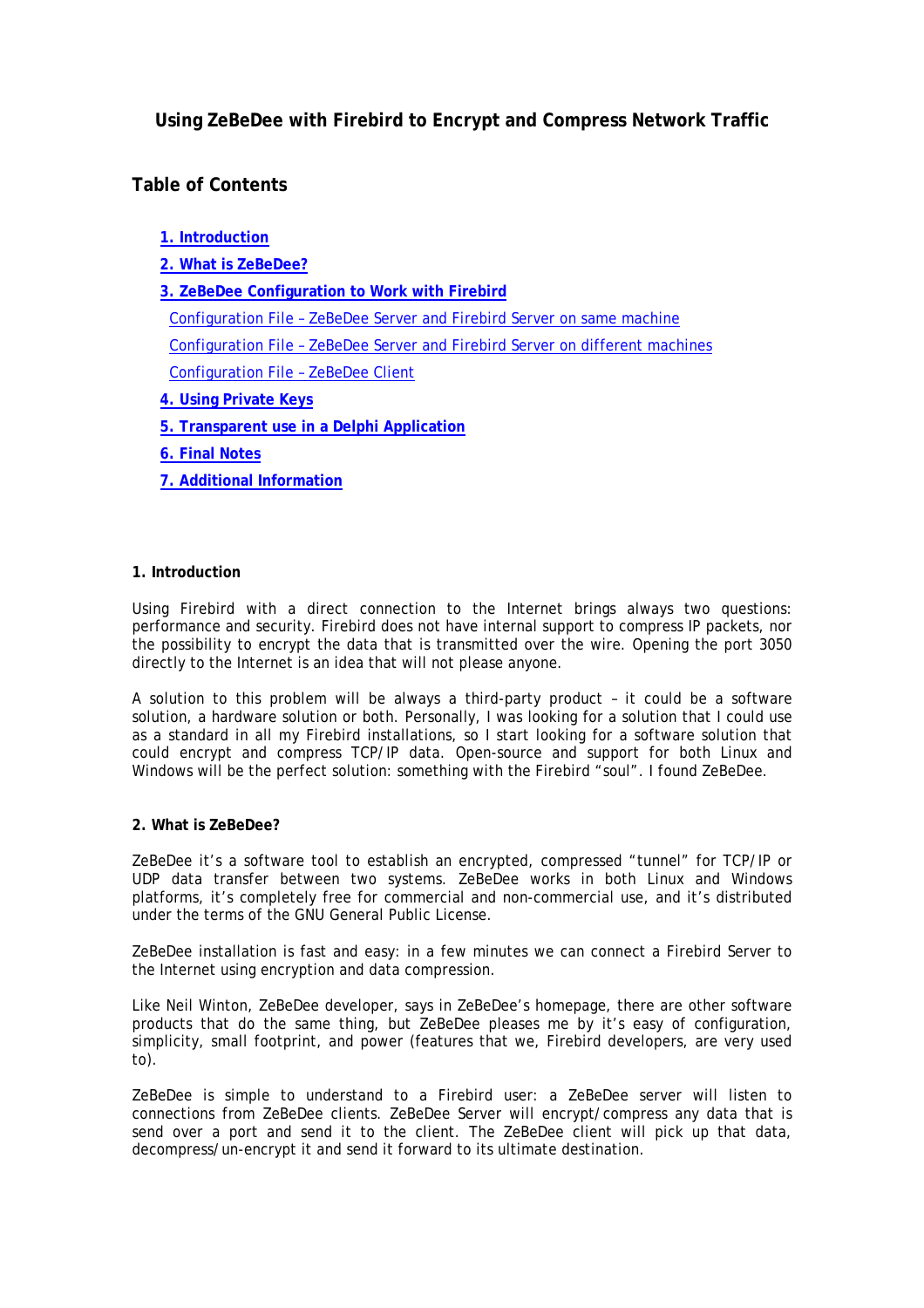## <span id="page-1-0"></span>**3. ZeBeDee Configuration to work with Firebird**

ZeBeDee is a generic tool: simply runs on the traffic between two ports. It can be used in a mix of situations, but this document will focus just the use with Firebird.

A ZeBeDee server does not need to be on the same equipment of the Firebird Server. A ZeBeDee client does not need to be on the same equipment of the Firebird Client Application. There are many possible combinations, so I pick two of them: using the ZeBeDee Server on the same machine that runs the Firebird server (Option A), and using ZeBeDee on another machine (Option B).

I assume also that there will be lots of remote clients, and the ZeBeDee client will be in all of them. That's the most common environment for a Firebird Server connected to the Internet.

There are other situations that ZeBeDee could be extremely useful: connecting remote offices to a main office using "low-bandwidth" links. Such cases could benefit if they use one machine running as a ZeBeDee client for all remote workstations.

# **Option A)**



#### /-----------------\ | Firebird Server | \-----------------/  $\blacksquare$  / not-secure connection | /----------------\ secure tunnel /----------------\ | ZeBeDee Server |-------- // ------| Firebird Client| \----------------/ | ZeBeDee Client |

Personally, I never use option A, mainly by two reasons: to avoid a direct connection between my Firebird server and the Internet, and keep my Firebird Server on a dedicated machine. If someone wants to use this option should take care of blocking port 3050 away for the Internet. If not, that port will be still available for Firebird direct-connections. The only port that needs to be available to the Internet is the port used by ZeBeDee (11965 by default).

\----------------/

I always use option B: ZeBeDee is working on a machine that is direct connected to the internet, and independent of the Firebird Server. On the ZeBeDee Server the only port that needs to be available for the outside world is the ZeBeDee port (11965 by default).

Remember that there are more options; These are just the most common situations.

Start by installing ZeBeDee, doing the download of the installation files specific for your environment. You can have a mix of these, such as using ZeBeDee in a Linux server and Windows ZeBeDee for clients. Just run the installation for your operating system by copying the necessary files to the hard disk and do some minor configurations (such as registering the 'zbd' files as a ZeBeDee application in Windows environments). ZeBeDee is never configured 'out-of-the-box' – you must configure it to your personal needs.

ZeBeDee could be loaded using command line parameters or a configuration file. This last one is recommended, but I will start to show these two examples using a simple command line.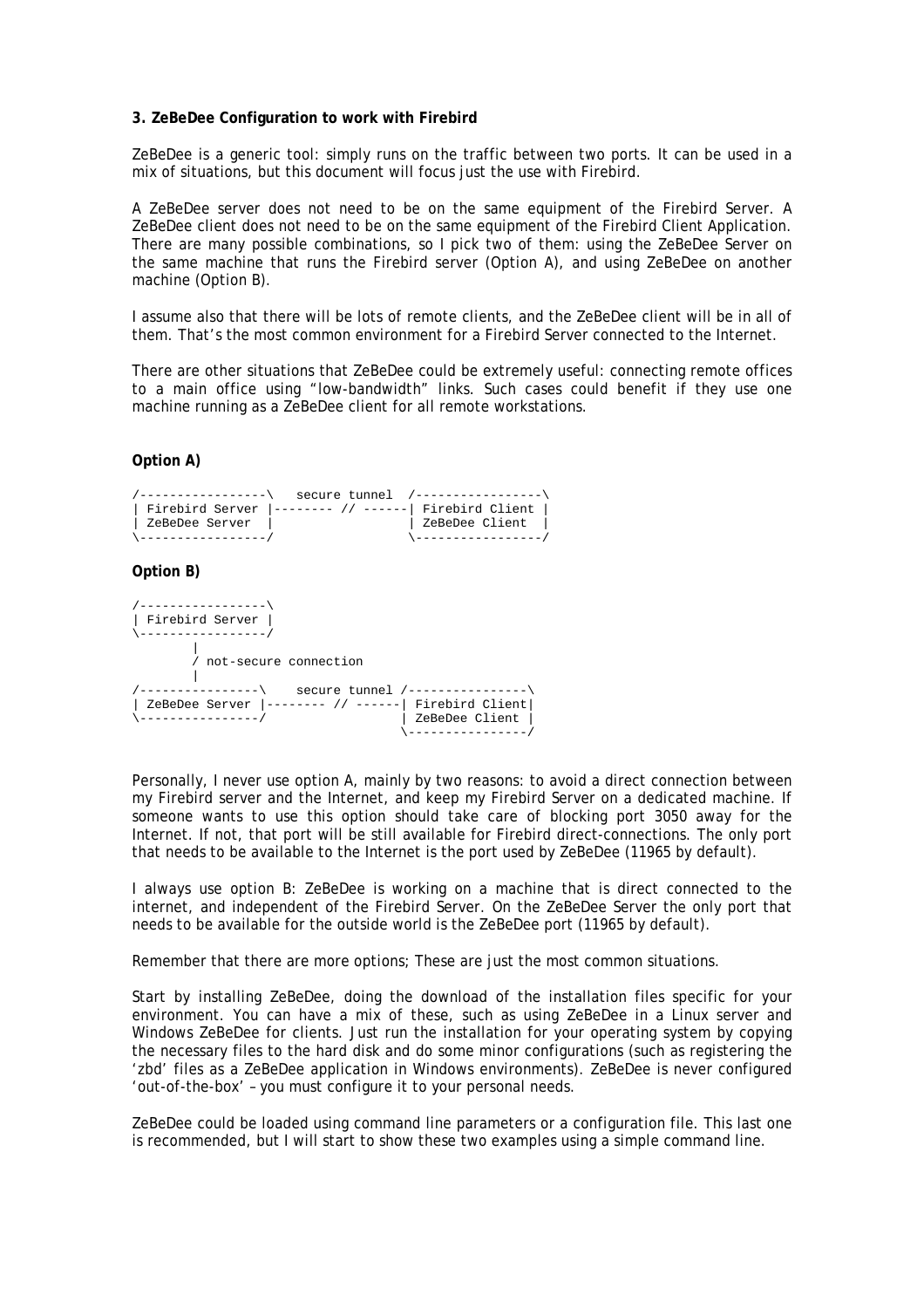<span id="page-2-0"></span>I have tested all examples with a Linux Mandrake Box and a W2K as ZeBeDee servers. Client applications were always Windows machines (Win98/W2K). I think that it will run smoothly in any other Linux or Windows.

I assume in all of the examples that the ZeBeDee server has a public internet address. If you want to test this on a local network it's pretty simple: just use the IP address of the ZeBeDee server.

## **Option A)**

In ZeBeDee Server, run: Zebedee –s localhost:3050

On the client run: Zebedee 3051:fbzebedee.com:3050 (change fbzebedee.com to your server's name)

ZeBeDee is now configured and ready to go!

To connect to your Firebird Server use the connection string: localhost/3051:PathToYourDataBase

#### **Option B)**

In this option, the only thing that will change is the location of the Firebird Server. On the ZeBeDee server run the command:

Zebedee -s 3050: IP\_Address\_Of\_Your\_Firebird\_Server:3050

The command for the client is the same, as well the connection string.

This is the simplest way to get ZeBeDee working with Firebird. But I recommend that you use a configuration file, because you will have more control in other ZeBeDee parameters.

ZeBeDee configuration files are text files, by default with 'zbd' extension. ZeBeDee can use a configuration file in client or server mode. Just use:

zebedee –f NameOfConfigFile

The above examples are full working ones. You just need to cut & paste this into a text file and change the address of the servers to meet yours.

#### **Configuration File – ZeBeDee Server and Firebird Server on the same machine**

#--------------------------------------------------------------------------------------------------- # Config file to use on a Server running Firebird & ZeBeDee # verbosity 2 # Message type server true # Server Mode detached true # Free from console udpmode false # we don't need UDP logfile './zebedee.log' # I love log files keygenlevel  $2$  # Key level

# To validate private keys, as mention on the next chapter # comment out the next line and use the file name you want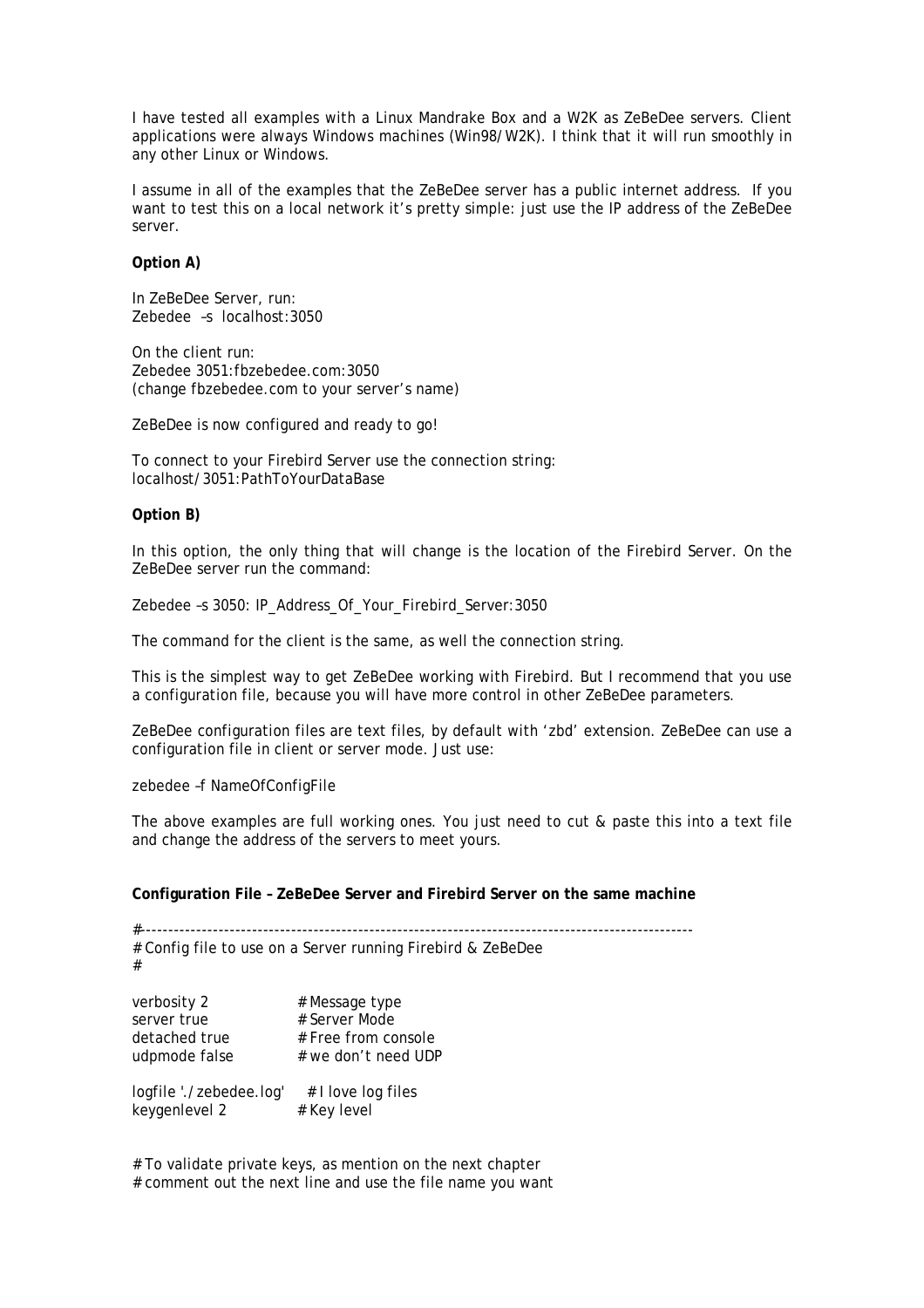<span id="page-3-0"></span>#checkidfile './clients.ids'

redirect none # Close all redirection ports

# Allows Firebird connections redirect 3050 # Firebird default port

targethost localhost  $#$  target is on the same machine

# Some other parameters

compression zlib:9 # maximum zlib compression keylength  $256$   $\qquad$   $\qquad$   $\qquad$   $\qquad$   $\qquad$   $\qquad$   $\qquad$   $\qquad$   $\qquad$   $\qquad$   $\qquad$   $\qquad$   $\qquad$   $\qquad$   $\qquad$   $\qquad$   $\qquad$   $\qquad$   $\qquad$   $\qquad$   $\qquad$   $\qquad$   $\qquad$   $\qquad$   $\qquad$   $\qquad$   $\qquad$   $\qquad$   $\qquad$   $\qquad$   $\qquad$   $\qquad$   $\qquad$   $\qquad$  keylifetime 36000 # share keys last for 10 hours maxbufsize 16383 **# Maximum buffer length** #---------------------------------------------------------------------------------------------------

#### **Configuration Files – ZeBeDee Server in a different machine that Firebird Server**

You just need to do a change in the config file above. The line:

redirect 3050 # Firebird default port

should be:

redirect 3050:IP\_Address\_Of\_Firebird\_Server:3050 #Firebird port

Also, you need another line to allow ZeBeDee to talk with the Firebird Server:

targethost IP\_Address\_Of\_Firebird\_Server # Firebird Server will be the target

#### **Client Config File**

#---------------------------------------------------------------------------------------------------

# Config File - Client #

verbosity  $1$  # Basic messages only server false # Client detached true # Closes Console

# You should change the next line to your environment # with this example, the connection string should be localhost/3051 # You can change port 3051 to another one tunnel 3051: fbzebedee.com:3050

# If you will use a private key, comment out # the next line, and personalize the file name, if need it # include './myclient.key' #---------------------------------------------------------------------------------------------------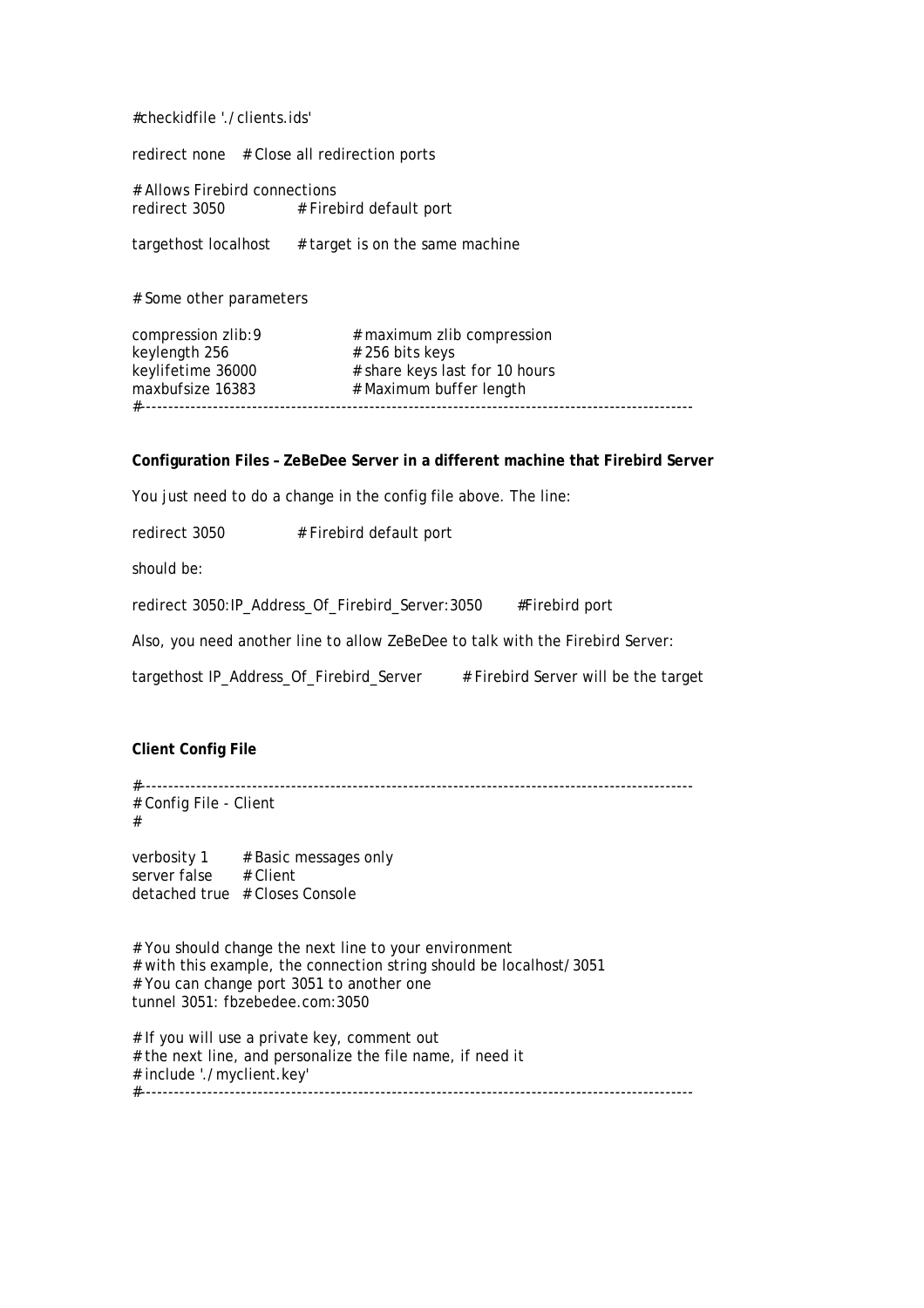#### <span id="page-4-0"></span>**4. Using Private Keys**

On the examples, we don't use a private key. ZeBeDee still encrypts the data, using a key created in the moment of the connection, but there is no way of authentication into the ZeBeDee server.

If you do not specify the use of private keys, ZeBeDee just establishes an encrypted tunnel between the two points. The ZeBeDee server will accept connections for any ZeBeDee client. Even without private keys ZeBeDee does eliminate the problem of using a 'sniffer' on your packets – the username/password and your database path are encrypted, making the job of a possible attacker more difficult.

But if you want you can use fixed private keys. This will create an authentication process in the ZeBeDee server, allowing just the connections of clients that have a special key.

To create a key use the command:

zebedee –p

You will get something like:

privatekey "410dea0cbd9c10da057848c43a610f6bb859b769"

This result changes each time you run the command, so you must redirect the results to a file:

zebedee -p > myclient.key

This key should be kept secret: keep it safe. With this key you can create the associated 'fingerprint':

zebedee -P -f myclient.key > myclient.id

The myclient.id file will be something like:

135f04050961d37553731250d5c6f7495f088b32 myclient

The 'myclient' text is a remark, it just helps keeping a reference to the key. You can change it to something more usefull, such as:

135f04050961d37553731250d5c6f7495f088b32 Lydia Computer

Now, you should change your config file on the client and add the line:

include "path-to-dir/myclient.key"

where "path-to-dir" it's the directory where the key file is (myclient.key).

On other way, myclien.id data could be used in any ZeBeDee server that you want the client to attach. This is not a secret file, and should be copied to the ZeBeDee server. A typical file that contains all identities is something like:

 ba077f6a42bea502f517cab5685e476a713d9621 Lydia's Computer 3ad38cb1f16957d5c535272ce27557bdaa4389c6 John's Computer 135f04050961d37553731250d5c6f7495f088b32 Rachel's Computer

On ZeBeDee server you should change the configuration file adding the line:

checkidfile "path-to-dir/clients.ids"